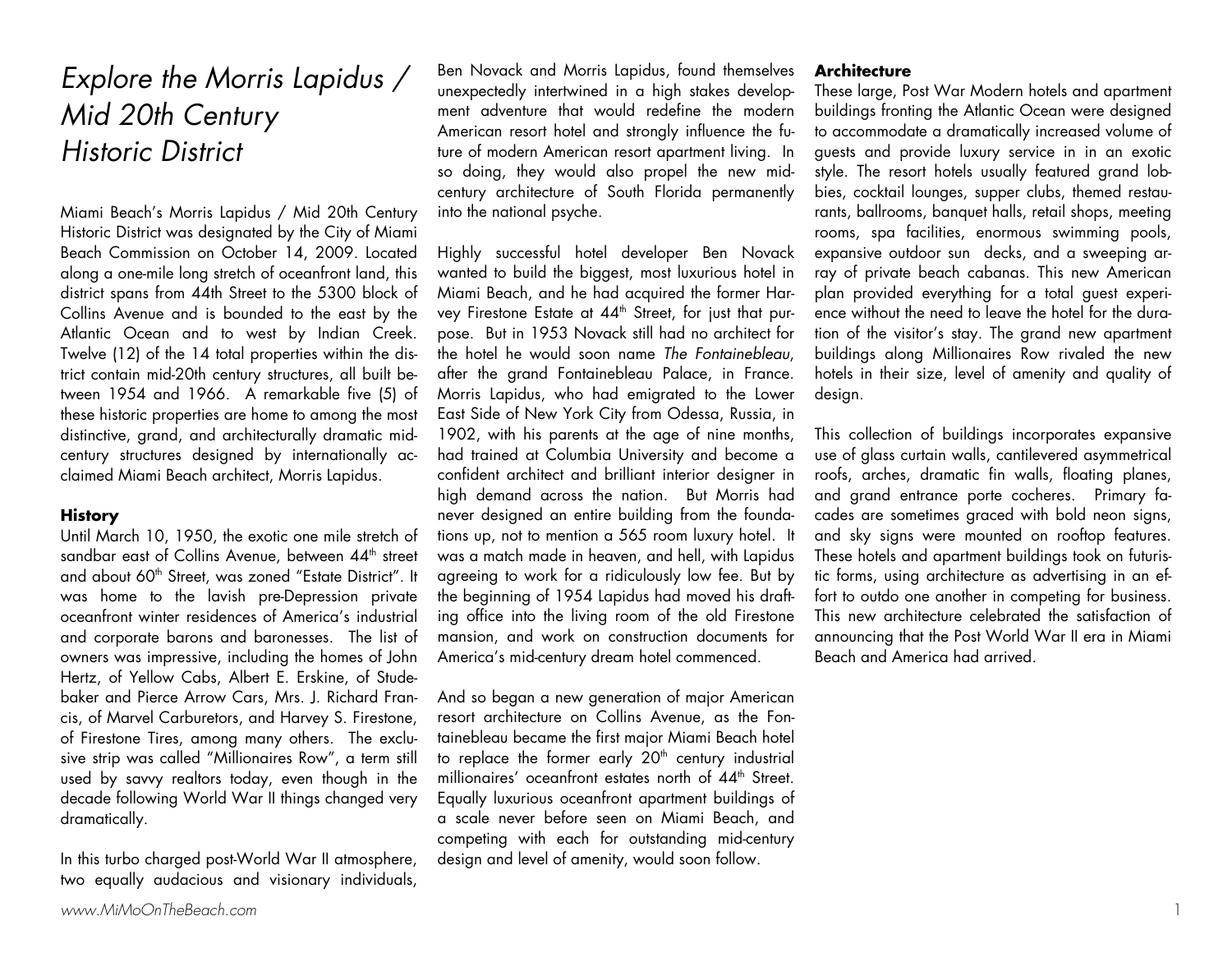Use this map to explore the Morris Lapidus / Mid 20th Century Historic District.

Numbers on the map are keyed to the building descriptions on the following pages.

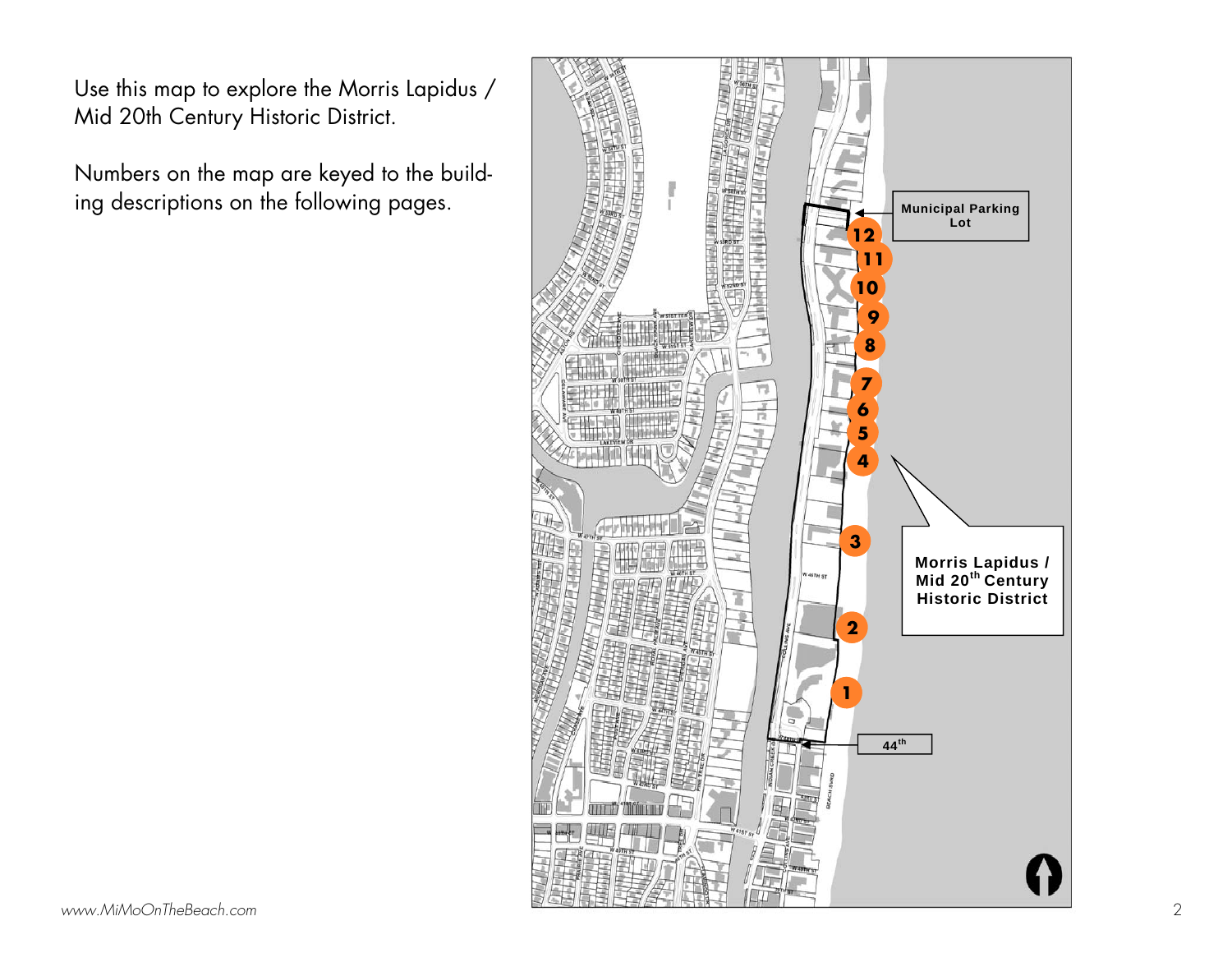# Historic MiMo Buildings - in the Morris Lapidus / Mid 20th Century Historic District



4441 Collins Avenue Morris Lapidus, 1954

**North Tower Addition** A. Herbert Mathes, 1959

This powerful sweeping c-shaped structure, was the first major luxury hotel built in the U.S. since the Waldorf Astoria in 1932. The dramatic lobby features the iconic 'stairway to nowhere', and black and white marble bow-tie patterned floor.



**Eden Roc Hotel** 4525 Collins Avenue Morris Lapidus, 1955

Features gently folded front façade and two vertical panels of perforated masonry on a background of Italian tile recalling the depths of the sea. Nautical reference is seen in its distinctive rooftop smokestack. Projecting side and rear balconies repeat the concave folding of the front façade.

### **3 Mimosa Condominium** 4747 Collins Avenue Melvin Grossman, 1962

Fourteen stories high, the Mimosa's entrance is flanked by planter bins of green marble, and lower exterior walls faced with large, light green ceramic tiles with a leaf pattern in bas-relief. The lobby features green marble faced <sup>p</sup>illars and large plate-glass windows which open the view to the east.







# **Miami Beach Resort & Spa (formerly Doral Beach)**  4835 Collins Avenue Melvin Grossman, 1962

The slender, vertical tower features a projecting roof slab and continuous glass curtain wall which is in sharp contrast to the grand Spanish Baroque themed interior. One of its most popular attractions was the Starlight Roof Supper Club on the top floor, overlooking Indian Creek.

# **The Executive**

4925 Collins Avenue B. Robert Swartburg, 1959

Features a striking X-shape floor plan and full-height vertical panels of perforated masonry. The entry has a Vshaped porte cochere and a curved, covered walkway. The entry door has a Classical Revival style broken pediment of white and purple marble.

**Carriage Club South**  5001 Collins Avenue Gibbs & Wang, 1967

This 16-story building features vertical rows of balconies originally with precast concrete railings, now replaced with blue glass. A rectilinear portecochere is supported by five round pillars, beneath it, a subterranean garage entry opens to the street.